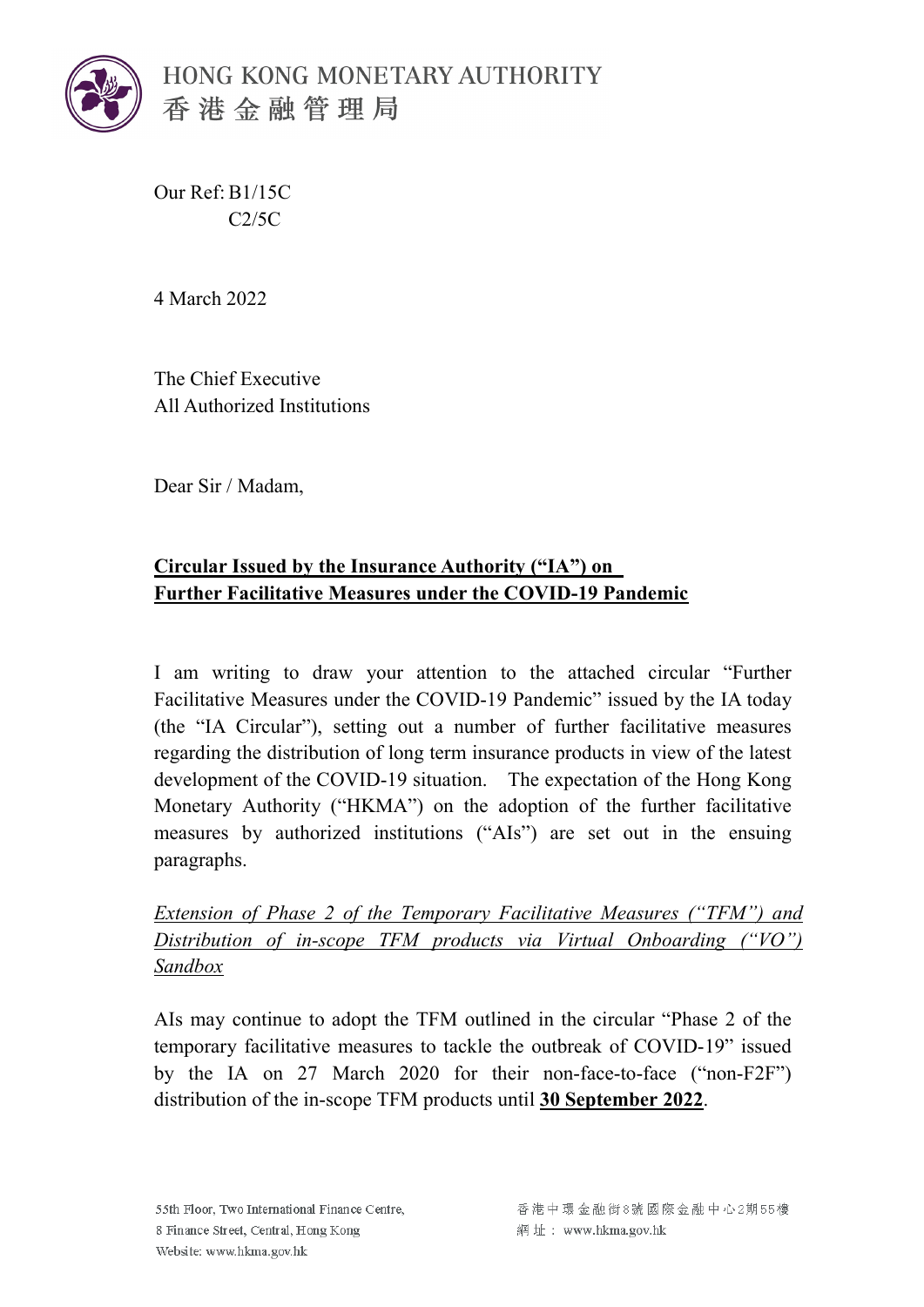For AIs that distribute long term insurance products via video-conferencing tools under the InsurTech sandbox of the IA (i.e. the VO Sandbox), in distributing in-scope TFM products under TFM (i.e. all the requirements in relation to the adoption of TFM are met), the requirement of end-to-end recording of every video conference session can be dispensed with according to the IA Circular.

For the avoidance of doubt, the clarifications and reminder set out in the circular entitled "Circular Issued by the Insurance Authority ("IA") on Phase 2 of the Temporary Facilitative Measures ("TFM") to Tackle the Outbreak of COVID-19" issued by the HKMA on 27 March 2020 remain applicable. In particular, AIs should continue to comply with the audio-recording requirements for sale of annuity insurance products<sup>[1](#page-1-0)</sup> in selling Qualifying Deferred Annuity Policies.

## *Extension of the VO Sandbox to all long term insurance products*

As communicated with the industry earlier, following the issuance of the new supervisory requirements related to Investment-Linked Assurance Scheme ("ILAS") by the Securities and Futures Commission and the IA on 1 November and 28 December 2021 respectively, the HKMA aims to set out the corresponding requirements on AIs' selling process through a revised guideline, and aims to consult the industry later this year. AIs that intend to distribute any ILAS product, including Protection Linked Plan, should provide prior notification to and discuss with the HKMA before launching such product.

## *Fast track for VO Sandbox applications*

AIs that intend to distribute long term insurance products via video conferencing tools can continue to submit VO Sandbox application to the IA through their appointing insurers. The HKMA will work with the IA in reviewing VO Sandbox applications involving AIs.

<span id="page-1-0"></span><sup>1</sup> Please refer to the HKMA circulars "Selling of Annuity Insurance Products" of 6 June 2018, "Enhanced Measures on Selling of Annuity Insurance Products" of 25 September 2019 and "Investor Protection Measures in respect of Investment, Insurance and Mandatory Provident Fund Products" of 25 September 2019.